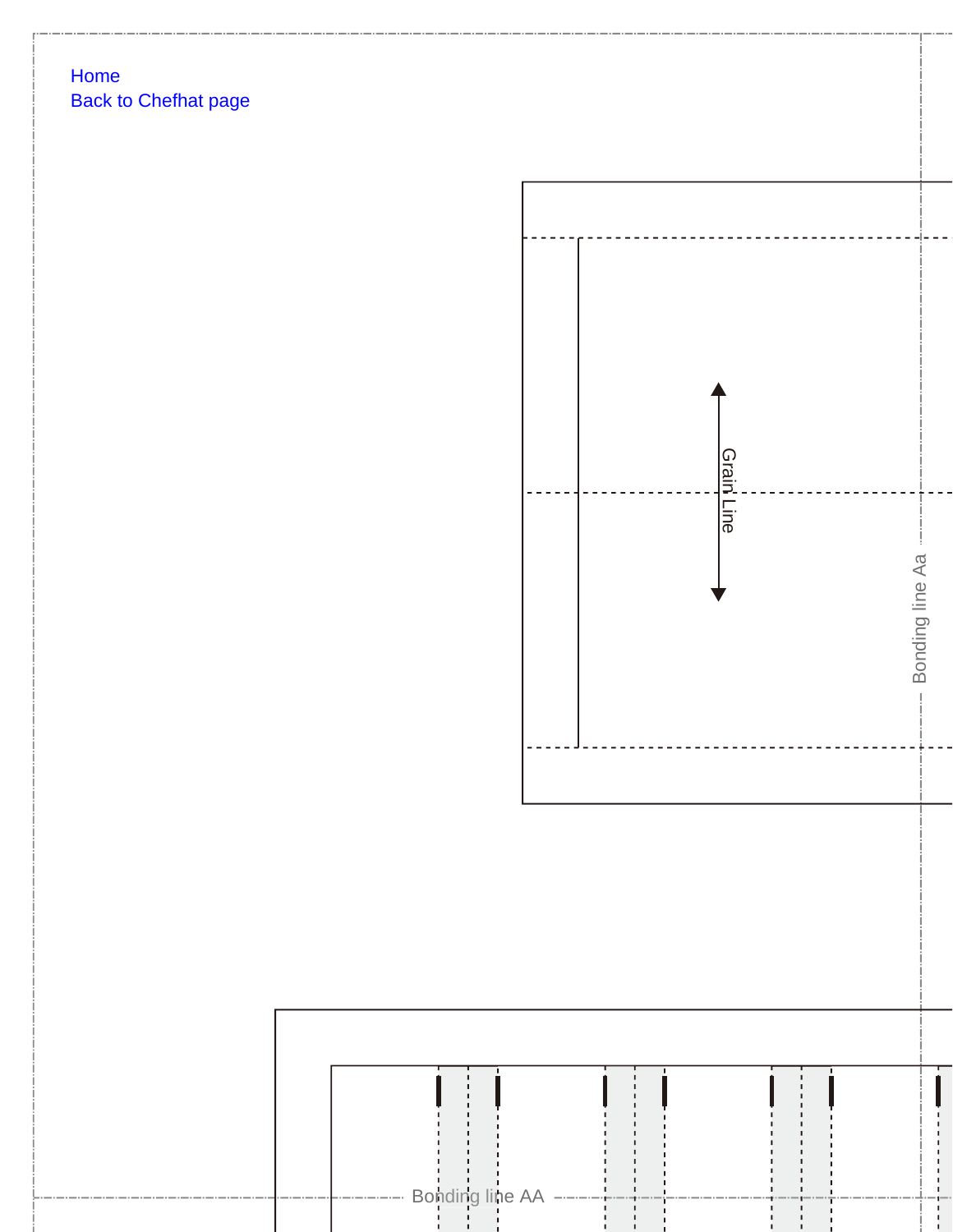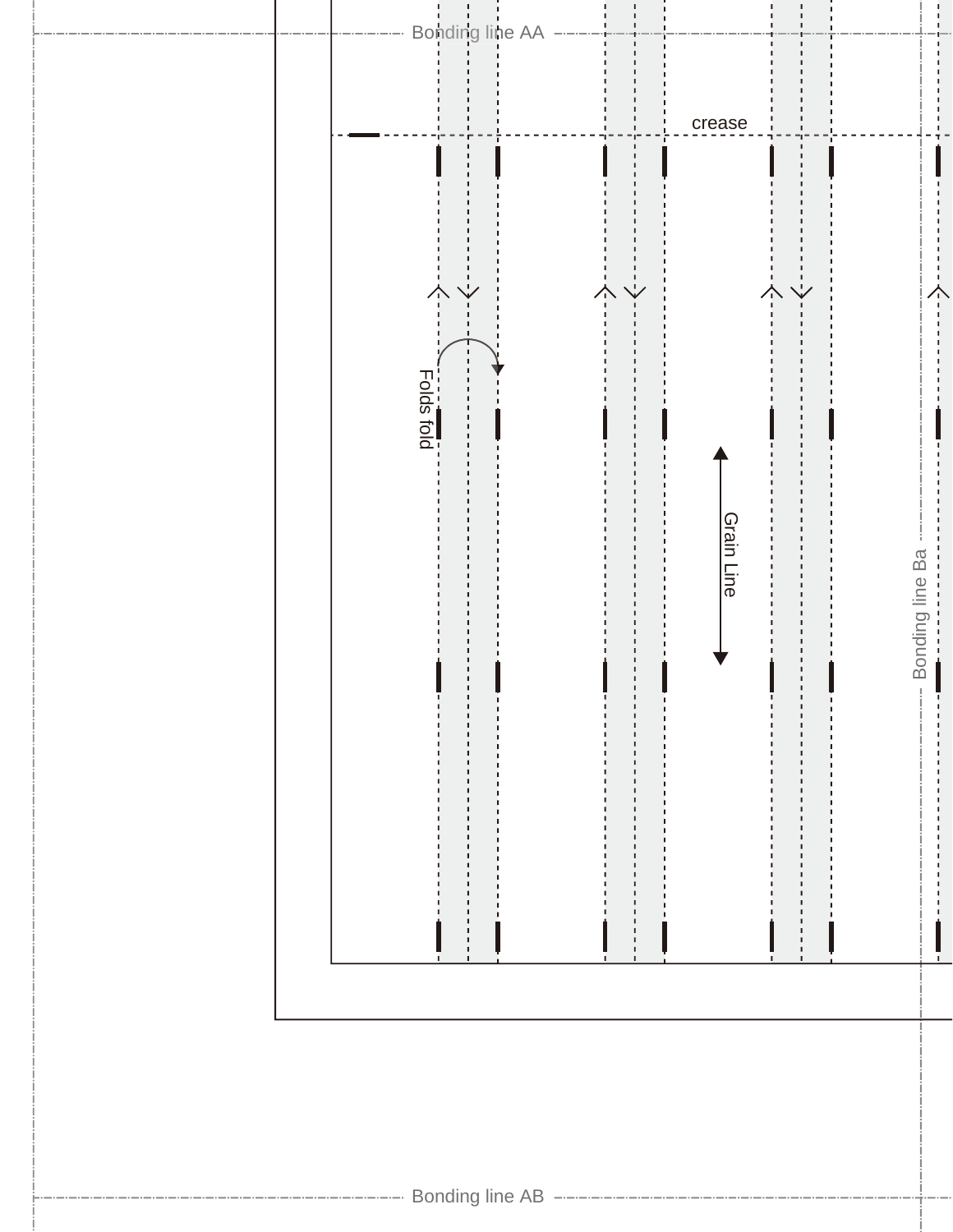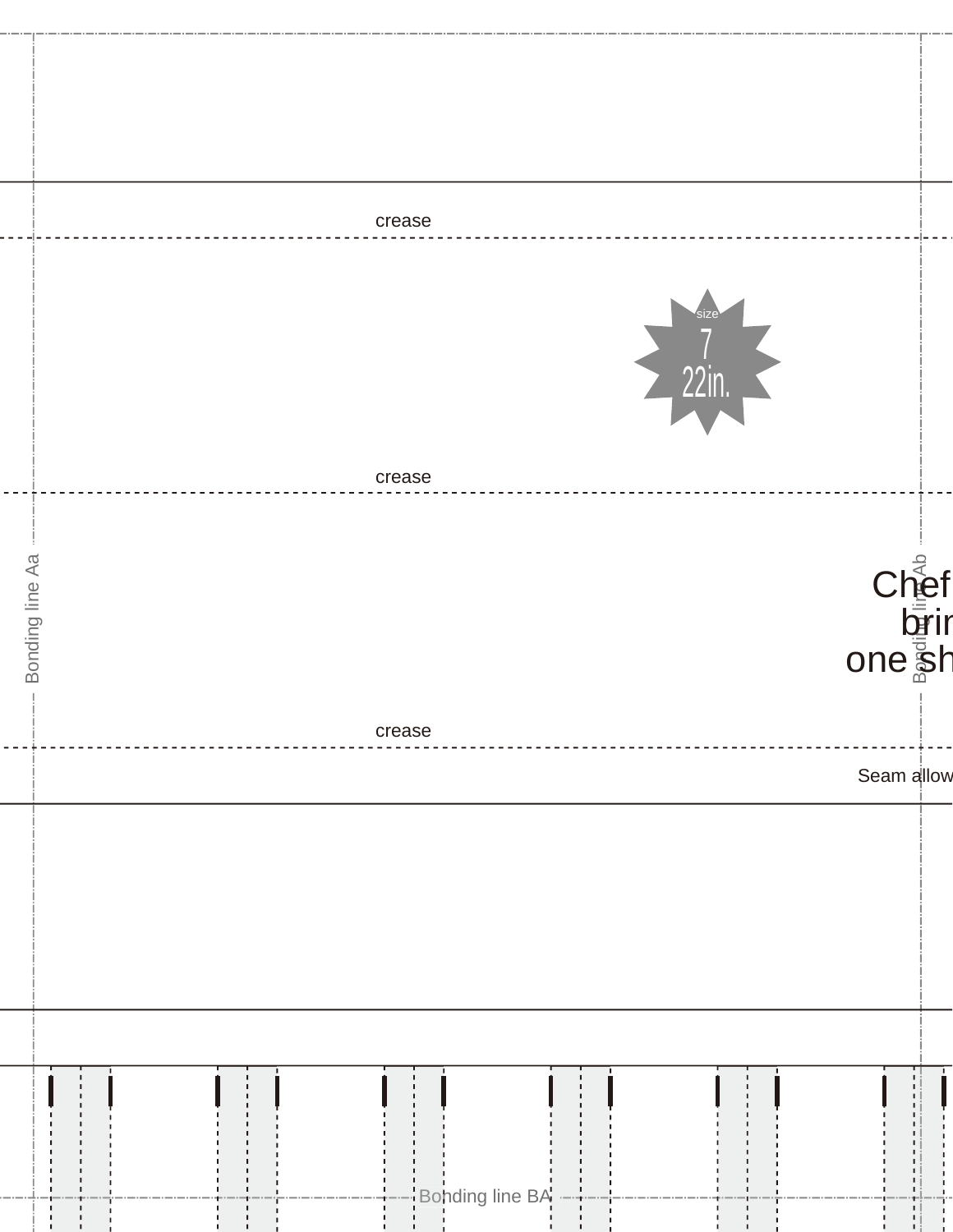

Bonding line BA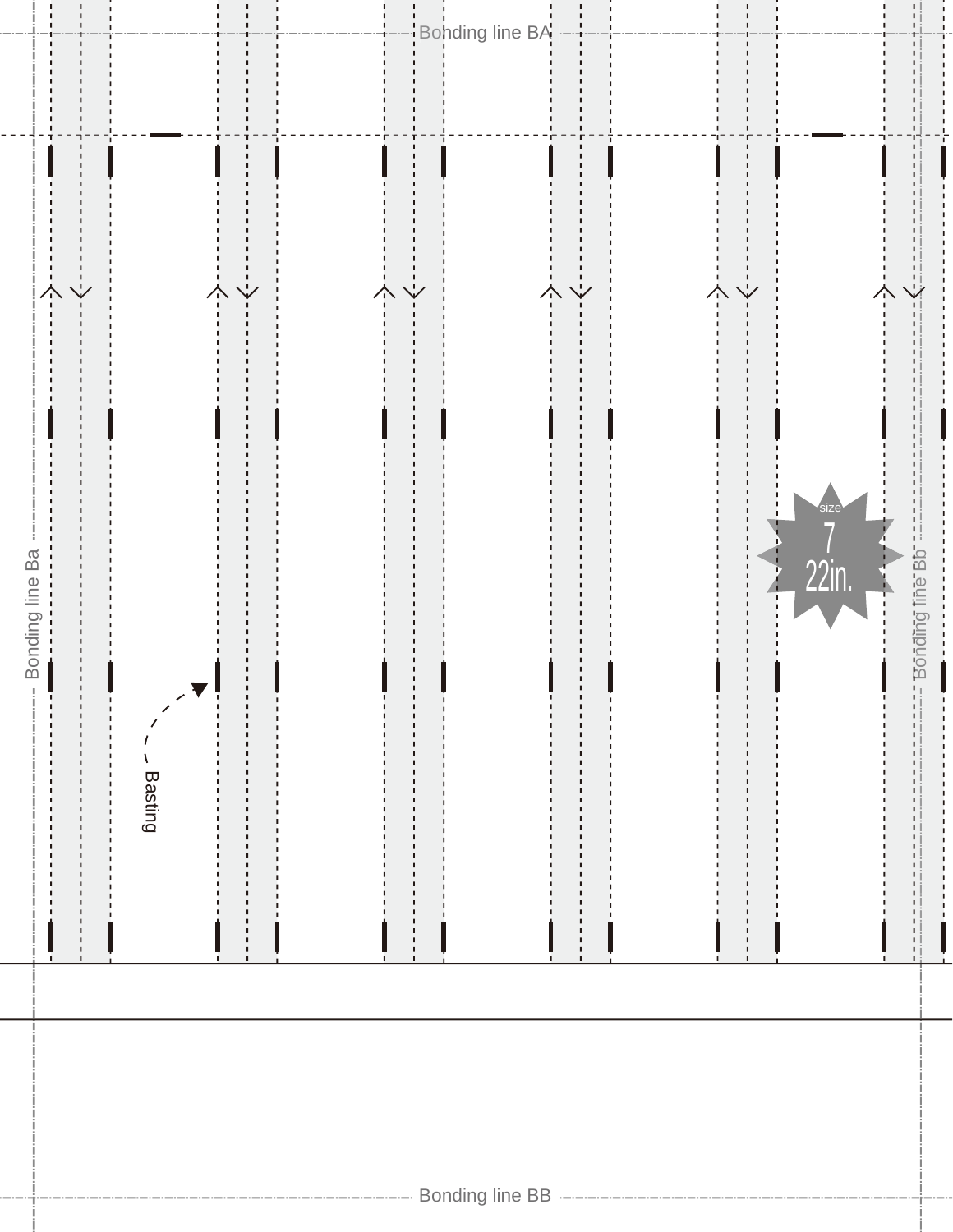| m allowance 1/2in.                     |  |  |  |  |                                                                                                                                                                                                                                                                                                                                                                                                                                                                                  |  |  |  |  |  |  |  |                |  |
|----------------------------------------|--|--|--|--|----------------------------------------------------------------------------------------------------------------------------------------------------------------------------------------------------------------------------------------------------------------------------------------------------------------------------------------------------------------------------------------------------------------------------------------------------------------------------------|--|--|--|--|--|--|--|----------------|--|
| }า∈็ <sup>ุ</sup><br>hefhat<br>esheets |  |  |  |  | How to make<br>Sorry if I haven't made myself understood (well)<br>in English. You know I'm poor at English.<br>1. Sew the "brim" and shape them with an iron<br>2.fold all folding positions of the "side"<br>3. Sew the "side" and crush the seam allowance by iron<br>4. Fold it inward according to the "top" folding line of the "side" and shape<br>5. Fold the "top" fold line with an iron and sew it to the "side"<br>6. Sew the "side" while sandwiching in the "brim" |  |  |  |  |  |  |  | onding line Ac |  |
|                                        |  |  |  |  |                                                                                                                                                                                                                                                                                                                                                                                                                                                                                  |  |  |  |  |  |  |  |                |  |
|                                        |  |  |  |  |                                                                                                                                                                                                                                                                                                                                                                                                                                                                                  |  |  |  |  |  |  |  |                |  |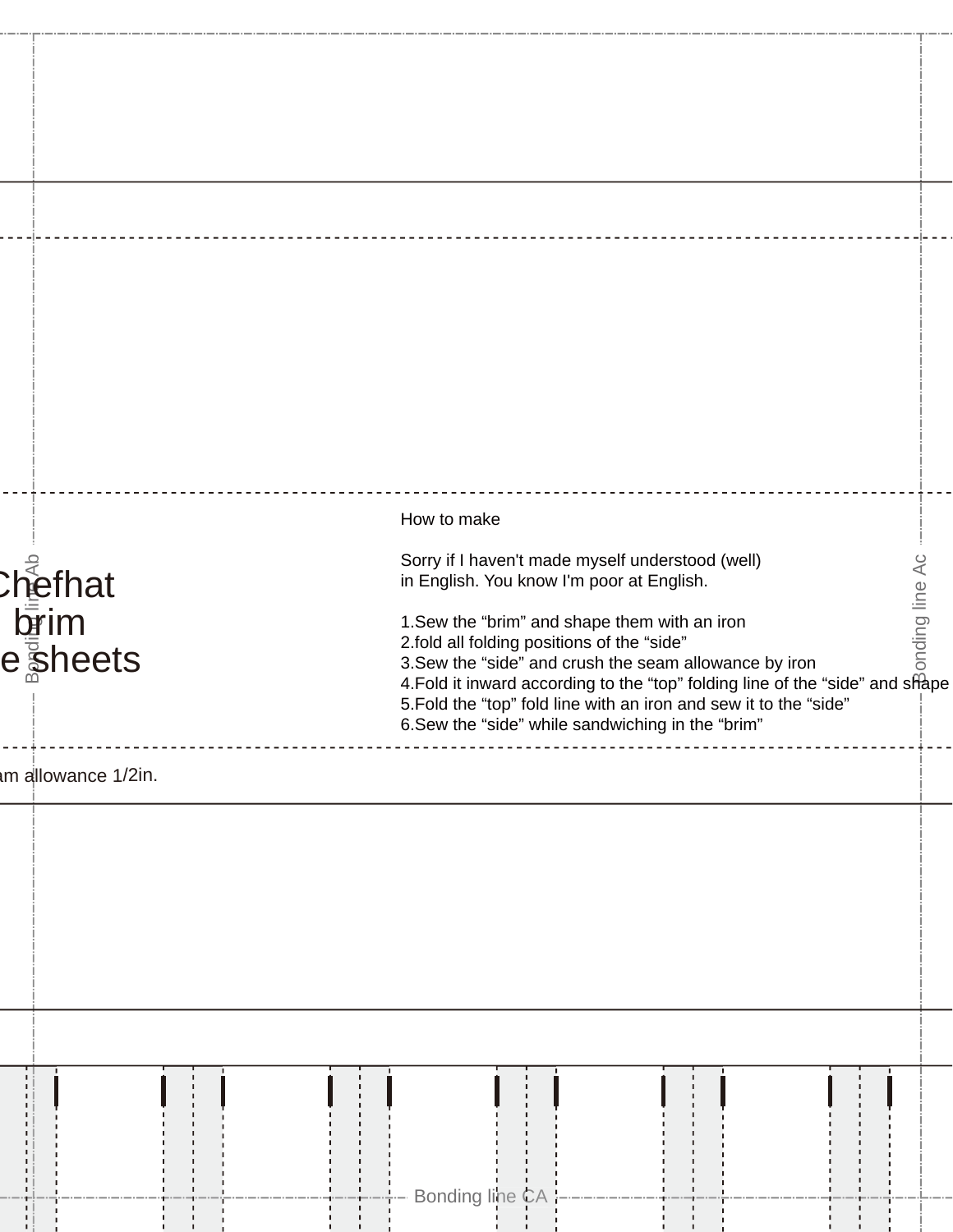I

|                        | $\frac{1}{2}$ |                               | $\vee$<br>个 | $\overline{\mathbf{y}}$<br>本 | 个               |
|------------------------|---------------|-------------------------------|-------------|------------------------------|-----------------|
| a<br>a<br>ΡŪ<br>Bondii |               | Chefhat<br>side<br>one sheets |             |                              | Bonding line Bc |
|                        |               | Seam allowance 1/2in.         |             |                              |                 |
|                        |               |                               |             |                              |                 |

r)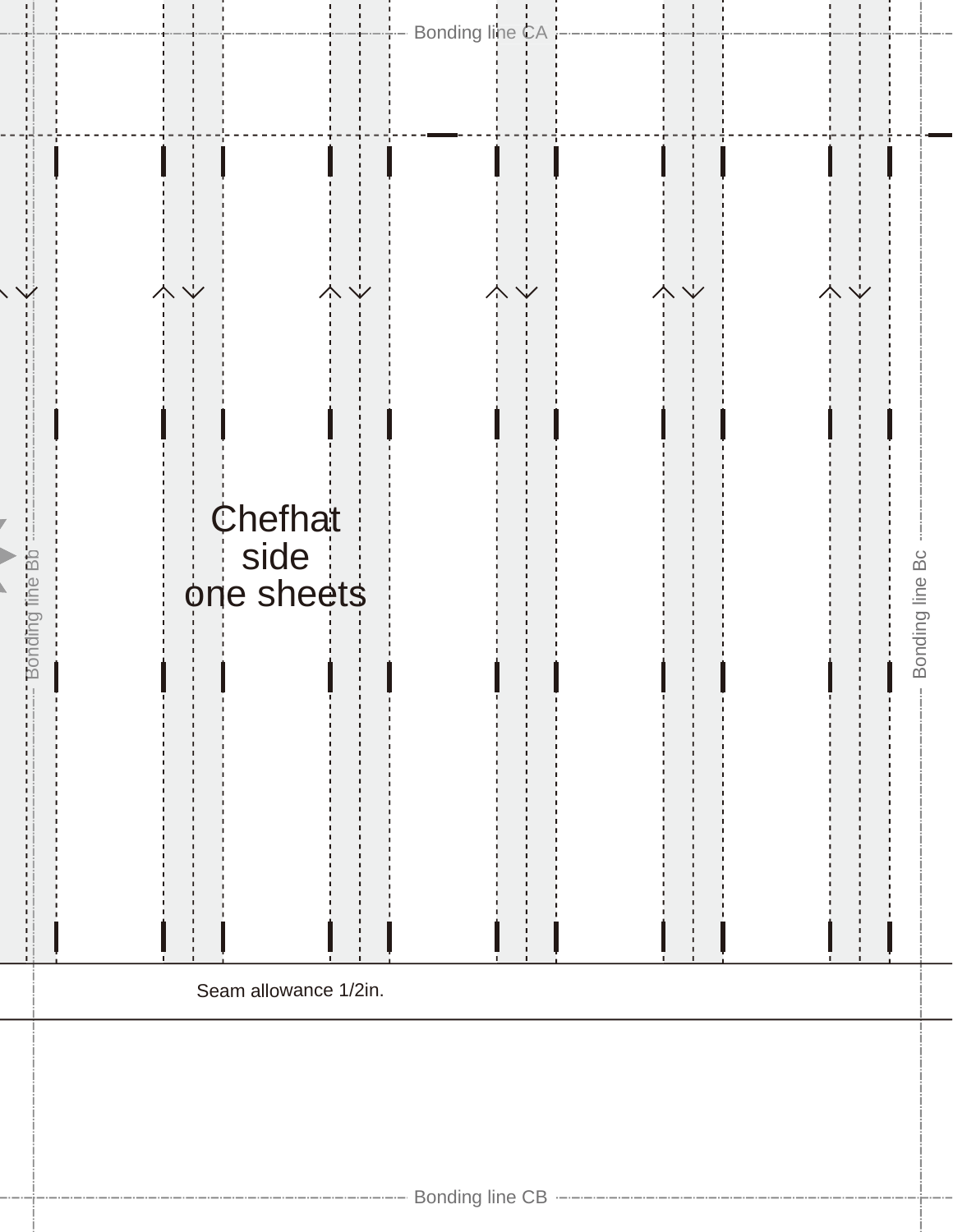|                                                    | MAIL info@dr-cos.com | $\bigcap$<br>$\bigcap$<br>C<br>SITE http://dr-cos.info(en) http://dr-cos.com(jp)<br>Twitter https://twitter.com/@drcos_com<br>facebook https://www.facebook.com/drcoscom |                   |  |
|----------------------------------------------------|----------------------|--------------------------------------------------------------------------------------------------------------------------------------------------------------------------|-------------------|--|
|                                                    |                      |                                                                                                                                                                          |                   |  |
| $\frac{c}{\sin \theta}$<br>d shape it with an iron |                      |                                                                                                                                                                          |                   |  |
|                                                    |                      |                                                                                                                                                                          |                   |  |
|                                                    |                      |                                                                                                                                                                          |                   |  |
|                                                    |                      |                                                                                                                                                                          |                   |  |
|                                                    |                      |                                                                                                                                                                          |                   |  |
| ī                                                  | ΠĪ                   | $\Box$                                                                                                                                                                   | $\prod_{i=1}^{n}$ |  |

Bonding line Ad

Bonding line Ad

С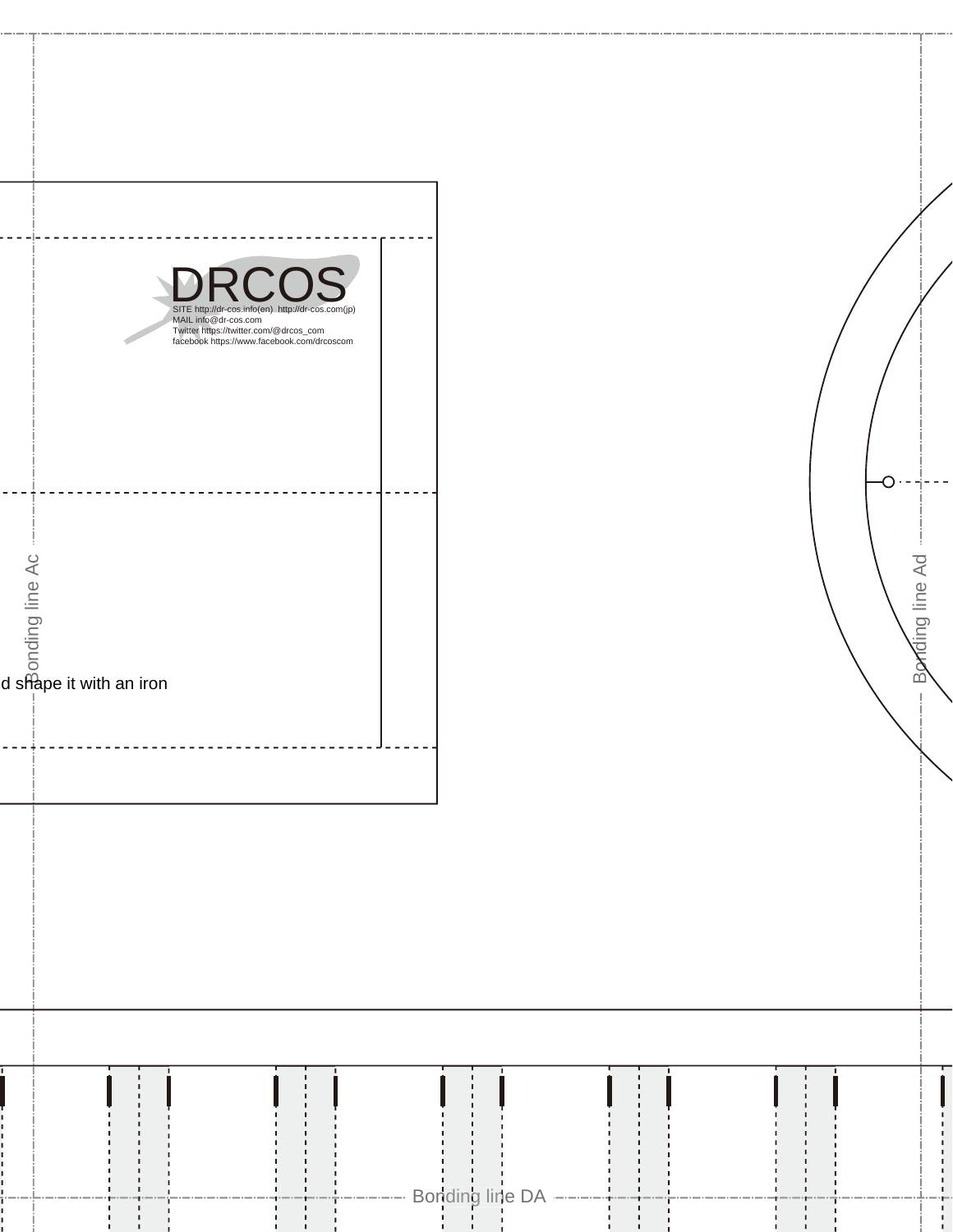|                    |                                                |                                                                                           | ----- Bonding line DA --------              | $\frac{1}{\sqrt{1-\frac{1}{2}}}$                     |                     | ļ.                                     |
|--------------------|------------------------------------------------|-------------------------------------------------------------------------------------------|---------------------------------------------|------------------------------------------------------|---------------------|----------------------------------------|
|                    | $\overline{\mathsf{Y}}$<br>$\overline{\hat{}}$ | $\frac{1}{\sqrt{2}}\left(1-\frac{1}{\sqrt{2}}\right)$<br>$\overline{\overset{1}{\wedge}}$ | $\begin{array}{c} -1 \ -1 \end{array}$<br>个 | $\frac{1}{2}$<br>$\overline{\overline{\overline{}}}$ | $-\frac{1}{2}$<br>个 | $\begin{matrix} -1 \\ -1 \end{matrix}$ |
| -- Bonding line Bc |                                                |                                                                                           |                                             |                                                      |                     | Bonding line Bd<br>f,                  |
|                    |                                                |                                                                                           |                                             |                                                      |                     |                                        |
|                    |                                                |                                                                                           |                                             |                                                      |                     |                                        |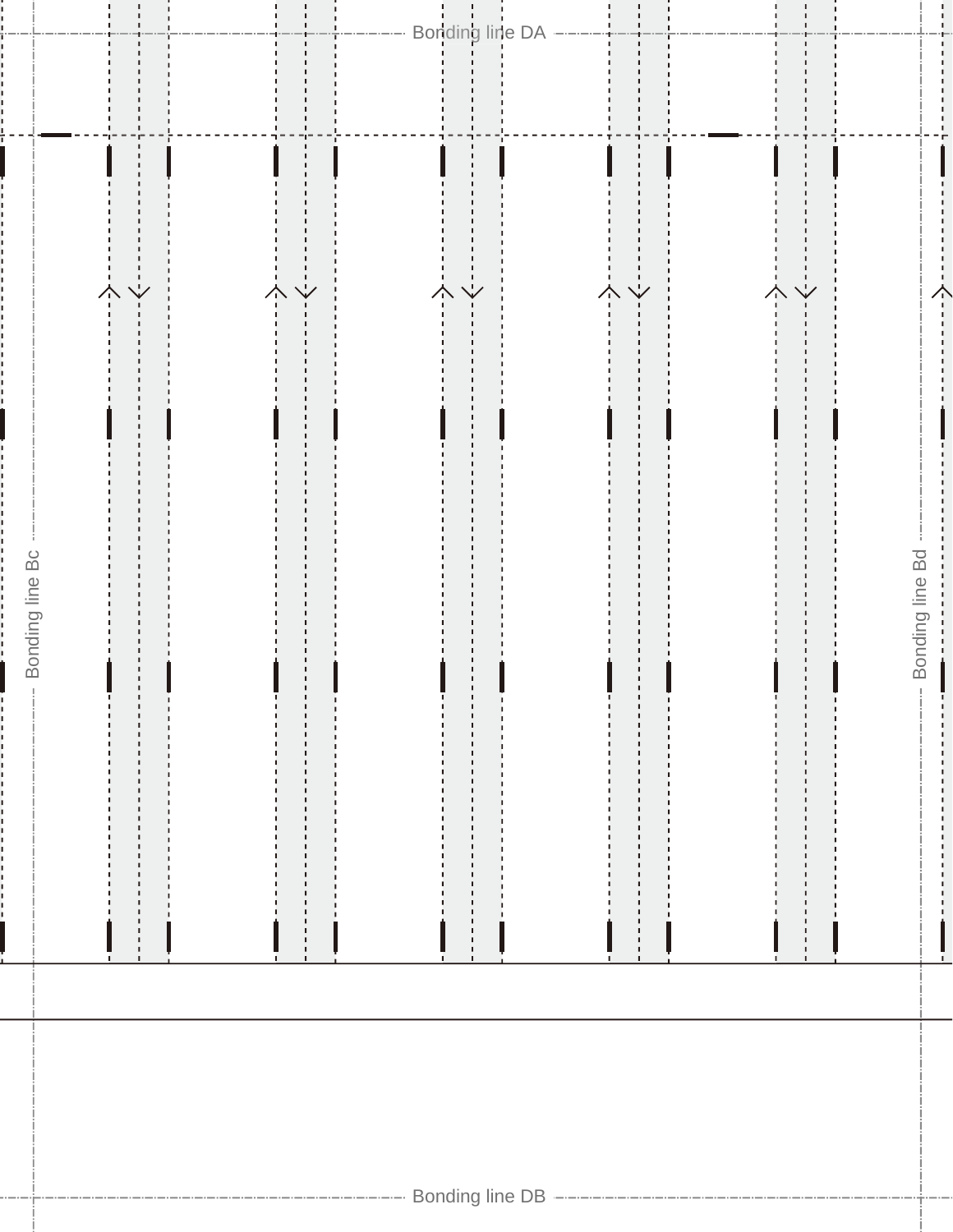